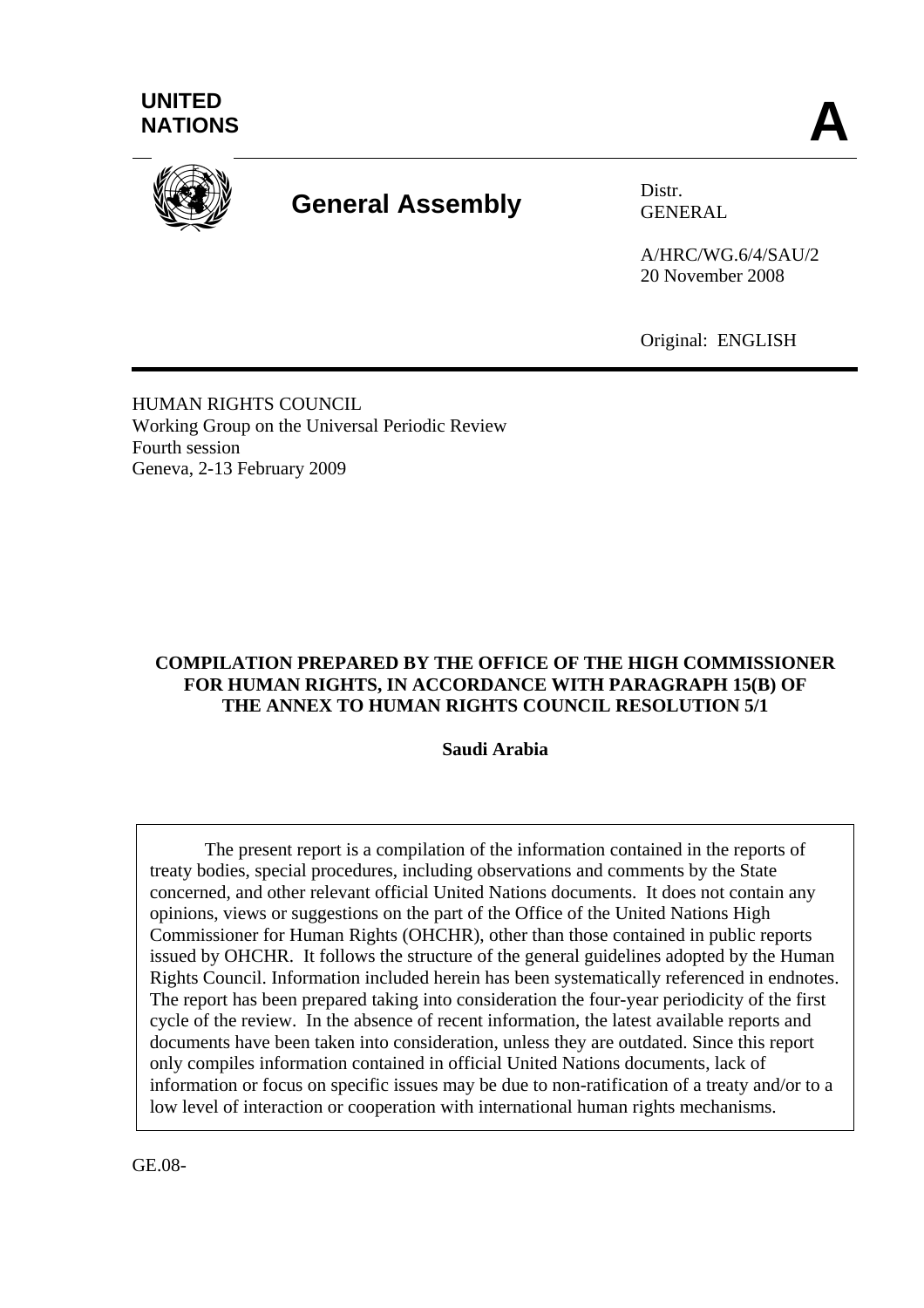# **I. BACKGROUND AND FRAMEWORK**

|  |  |  |  |  | A. Scope of international obligations <sup>1</sup> |  |
|--|--|--|--|--|----------------------------------------------------|--|
|  |  |  |  |  |                                                    |  |

| Core universal human<br>rights treaties <sup>2</sup> | Date of ratification,<br>accession or succession | <b>Declarations</b><br>/reservations         | Recognition of specific competences<br>of treaty bodies                                                        |
|------------------------------------------------------|--------------------------------------------------|----------------------------------------------|----------------------------------------------------------------------------------------------------------------|
| <b>ICERD</b>                                         | 23 Sept. 1997                                    | Yes (art. 22, general)                       | Individual complaints (art. 14): No                                                                            |
| <b>CEDAW</b>                                         | 7 Sept. 2000                                     | Yes (arts. $9(2)$ and 29<br>$(1)$ , general) |                                                                                                                |
| <b>CAT</b>                                           | 23 Sept. 1997                                    | Yes (arts. 20 and 31 $(1)$ )                 | Inter-State complaints (art. 21): No<br>Individual complaints (art. 22): No<br>Inquiry procedure (art. 20): No |
| <b>CRC</b>                                           | 26 Jan. 1996                                     | Yes                                          |                                                                                                                |
| <b>CPD</b>                                           | 24 June 2008                                     | None                                         |                                                                                                                |
| CPD-OP                                               | 24 June 2008                                     |                                              | None Inquiry procedure (arts. 6 and 7): Yes                                                                    |
|                                                      | OP-CAT, OP-CRC-AC, OP-CRC-SC, ICRMW, and CED.    |                                              | Core treaties to which Saudi Arabia is not a party: ICESCR, ICCPR, ICCPR-OP 1, ICCPR-OP 2, OP-CEDAW,           |
|                                                      |                                                  |                                              |                                                                                                                |

| Other main relevant international instruments                                                                          | Ratification, accession or succession      |
|------------------------------------------------------------------------------------------------------------------------|--------------------------------------------|
| Convention on the Prevention and Punishment of the Crime of Genocide                                                   | Yes                                        |
| Rome Statute of the International Criminal Court                                                                       | N <sub>0</sub>                             |
| Palermo Protocol <sup>3</sup>                                                                                          | Yes                                        |
| Refugees and stateless persons <sup>4</sup>                                                                            | N <sub>0</sub>                             |
| Geneva Conventions of 12 August 1949 and Additional Protocols thereto <sup>5</sup> Yes, except Additional Protocol III |                                            |
| ILO fundamental conventions <sup>6</sup>                                                                               | Yes, except Conventions No. 87, 98,<br>138 |
| <b>UNESCO</b> Convention against Discrimination in Education                                                           | <b>Yes</b>                                 |

1. In 2008, the Committee on the Elimination of Discrimination against Women (CEDAW) was concerned about the general reservation made upon ratification of the Convention and urged Saudi Arabia to consider the withdrawal of its general reservation.<sup>[7](#page-15-1)</sup> CEDAW also requested Saudi Arabia to withdraw its reservation concerning article 9.<sup>[8](#page-15-1)</sup> The Committee on the Rights of the Child (CRC) reiterated, in 2006, its previous recommendation that Saudi Arabia review the general nature of its reservation with a view to withdrawing it, or narrowing it.<sup>[9](#page-15-1)</sup> In 2003, the Committee on the Elimination of Racial Discrimination (CERD) was also concerned about the broad and imprecise nature of Saudi Arabia's general reservation and encouraged it to review the reservation with a view to formally withdrawing it.<sup>[10](#page-15-1)</sup>

2. CEDAW welcomed Saudi Arabia's accession to the Protocol to Prevent, Suppress and Punish Trafficking in Persons, especially Women and Children (Palermo Protocol).<sup>[11](#page-15-1)</sup> CRC recommended that Saudi Arabia ratify the ICRMW, $12$  and to expedite the process of ratification of the Optional Protocols to the Convention on the Rights of the Child.[13](#page-15-1)

## **B. Constitutional and legislative framework**

3. While noting with satisfaction that, in practice, international treaties are given precedence over domestic laws,[14](#page-15-1) CEDAW encouraged Saudi Arabia to amend its legislation to confirm that international treaties have precedence over domestic laws, to intensify its efforts to raise awareness about the Convention among the general public and to enact a comprehensive gender equality law. [15](#page-15-1)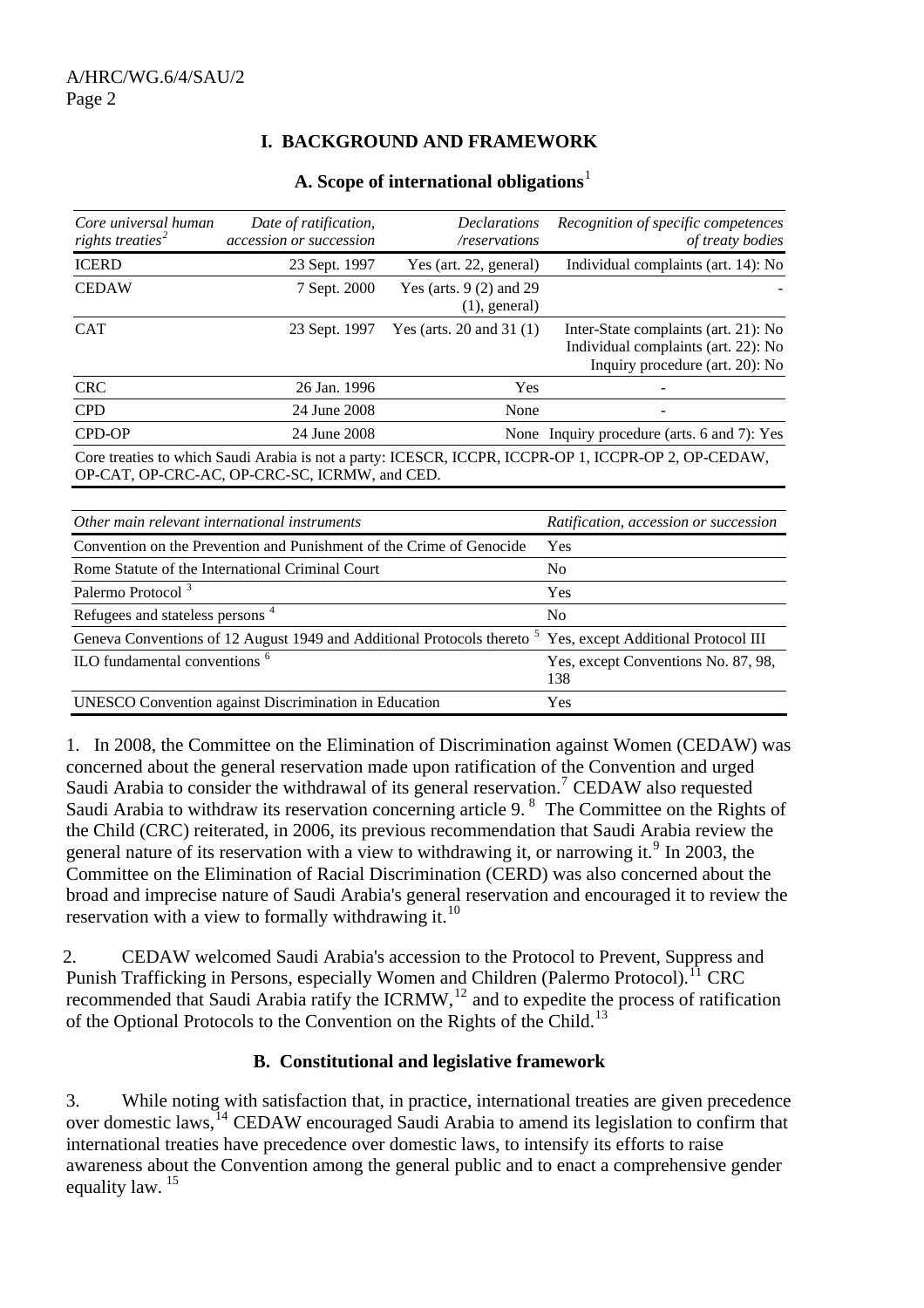4. An ILO Committee of Experts noted in 2007 that the new Labour Code, which came into force on 23 April 2006, contains no reference to equal remuneration for men and women for work of equal value, and that women are restricted in the types of jobs they may do.  $^{16}$  $^{16}$  $^{16}$ 

5. CRC shared the concerns expressed by CERD that the mere statement of the general principle of non-discrimination in domestic law is not a sufficient response to the requirements of the Convention<sup>[17](#page-15-1)</sup>. CRC recommended that Saudi Arabia review relevant domestic laws and administrative regulations in order to ensure equality between girls and boys.<sup>[18](#page-15-1)</sup>

6. In the aftermath of his visit to Saudi Arabia in 2002, the Special Rapporteur on the independence of judges and lawyers welcomed the issuance of the Law on Criminal Procedure and particularly the inclusion of provisions prohibiting torture and other cruel, inhuman or degrading treatment, and guaranteeing the right to have access to a lawyer at all stages of the legal process. He remained concerned that sometimes the provisions of the code favour the interests of an investigation over the rights of the accused.<sup>1</sup>

7. The Committee Against Torture (CAT) considered, in 2002, that express incorporation in Saudi Arabia's domestic law of the crime of torture, as defined in article 1 of the Convention, was necessary to signal the cardinal importance of this prohibition.<sup>[20](#page-15-1)</sup>

# **C. Institutional and human rights infrastructure**

8. CRC welcomed the establishment of the National Human Rights Association in March 2004 and took note of its mandate to receive complaints regarding alleged human rights violations. Notwithstanding this positive step, the Committee was concerned about the fact that the National Human Rights Association has not been able to attain a fully independent status.<sup>[21](#page-15-1)</sup> CEDAW noted the establishment, by royal decree in 2004, of a human right commission  $^{22}$  $^{22}$  $^{22}$ which is tasked with the implementation of the human rights commitments of Saudi Arabia.<sup>[23](#page-15-1)</sup>

9. CEDAW called upon Saudi Arabia to ensure that the national machinery for the advancement of women has the necessary visibility and decision-making, as well as coordination powers to enable it effectively to fulfil its mandate in promoting gender equality.<sup>[24](#page-15-1)</sup>

10. While taking note of the coordination activities of the Saudi National Commission for Childhood,CRC recommended that Saudi Arabia provide all coordination mechanisms with adequate resources.<sup>[25](#page-15-1)</sup>

## **D. Policy measures**

11. CEDAW called upon Saudi Arabia to ensure that the Convention becomes an integral part of the legal education and training of judicial officers, and to enhance women's awareness of their rights.[26](#page-15-1) It also encouraged Saudi Arabia to develop a national action plan for the promotion of gender equality. $27$ 

12. A 2006 UNDP report noted that the eighth five-year development plan (2005-2009) underscored a national commitment by, inter alia, integrating all the Millennium Development Goals (MDGs) and seeking to promote the role of women and youth in national development processes. [28](#page-15-1)

13. An ILO Committee of Experts noted in 2007 that the authorities requested assistance to adopt and pursue a national policy for the promotion of equality in employment and occupation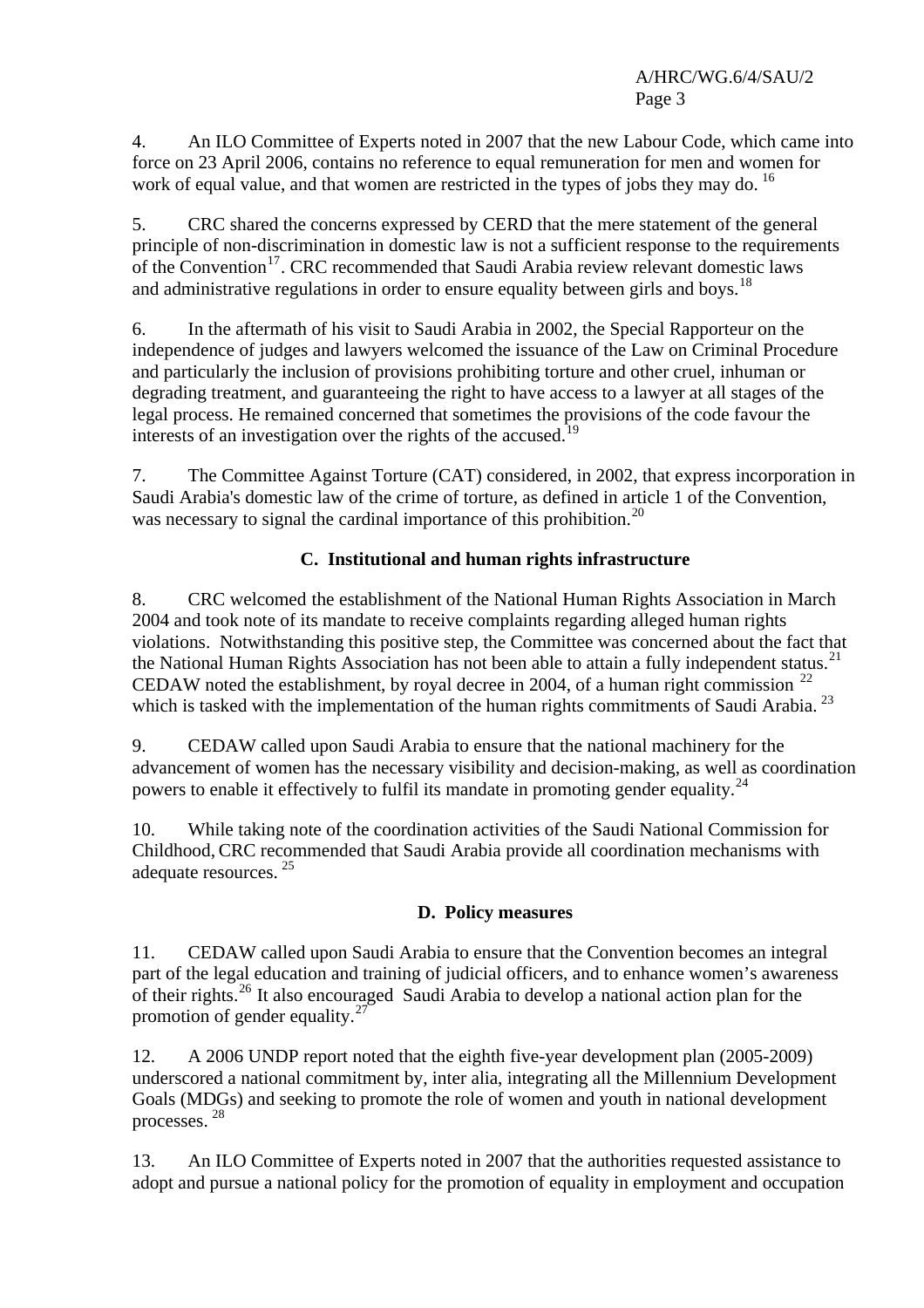covering all workers, with a view to eliminating discrimination on the grounds listed in the Convention concerning Discrimination in Respect of Employment and Occupation (No. 111). <sup>[29](#page-15-1)</sup>

14. CRC welcomed the adoption of the National Plan of Action for Children 2005-2015 and Saudi Arabia's efforts to promote the status and the rights of the most vulnerable population groups.<sup>[30](#page-15-1)</sup> It also recommended expediting the adoption of the national poverty reduction strategy and paying particular attention to children when implementing it.<sup>[31](#page-15-1)</sup>

15. CERD recommended that Saudi Arabia institute training programmes on human rights and understanding among ethnic groups for law enforcement officials, including policemen, military and prison staff, and members of the judiciary.<sup>[32](#page-15-1)</sup>

#### **II. PROMOTION AND PROTECTION OF HUMAN RIGHTS ON THE GROUND**

#### **A. Cooperation with human rights mechanisms**

| Treaty body <sup>33</sup> | Latest report Latest<br>considered | submitted and concluding<br>observations | Follow-up response | Reporting status                                                  |
|---------------------------|------------------------------------|------------------------------------------|--------------------|-------------------------------------------------------------------|
| <b>CERD</b>               | 2003                               | June 2003                                |                    | Fourth to fifth reports overdue since<br>2006                     |
| <b>CEDAW</b>              | 2007                               | April 2008                               | $\qquad \qquad -$  | Combined third and fourth report due in<br>2013                   |
| <b>CAT</b>                | 2001                               | June 2002                                | -                  | Second to third reports overdue from<br>2002 to 2006 respectively |
| <b>CRC</b>                | 2003                               | March 2006                               |                    | Third and fourth reports due in 2011                              |

#### **1. Cooperation with treaty bodies**

16. CRC noted with satisfaction Saudi Arabia's efforts to address various concerns and recommendations made upon the consideration of its initial report, and urged it to make every effort to address the recommendations issued in the concluding observations.<sup>[34](#page-15-1)</sup>

#### **2. Cooperation with special procedures**

| Standing invitation issued                  | N <sub>0</sub>                                                                                                                                                                                                                                                                                                                                                                                                                         |  |  |
|---------------------------------------------|----------------------------------------------------------------------------------------------------------------------------------------------------------------------------------------------------------------------------------------------------------------------------------------------------------------------------------------------------------------------------------------------------------------------------------------|--|--|
| Latest visits or mission reports            | Special Rapporteur on violence against women, its causes and consequences<br>(4-13 February 2008).                                                                                                                                                                                                                                                                                                                                     |  |  |
| Visits agreed upon in principle             | None                                                                                                                                                                                                                                                                                                                                                                                                                                   |  |  |
| Visits requested and not yet agreed<br>upon | Special Rapporteur on extrajudicial, summary or arbitrary executions,<br>requested in 2005;<br>Special Rapporteur on trafficking in persons, requested in 2005;<br>Special Rapporteur on the question of torture, requested in 2006 and 2007;<br>Special Rapporteur on freedom of religion or belief, requested on 29 June<br>2006 and reminder letter sent in April 2008;<br>Working Group on arbitrary detention, requested in 2008. |  |  |
| Facilitation/cooperation during<br>missions | The Special Rapporteur on violence against women expressed appreciation<br>for the cooperation and assistance extended by the Government, particularly<br>the Human Rights Commission which was in charge of coordinating the visit.                                                                                                                                                                                                   |  |  |
| Follow-up to visits                         |                                                                                                                                                                                                                                                                                                                                                                                                                                        |  |  |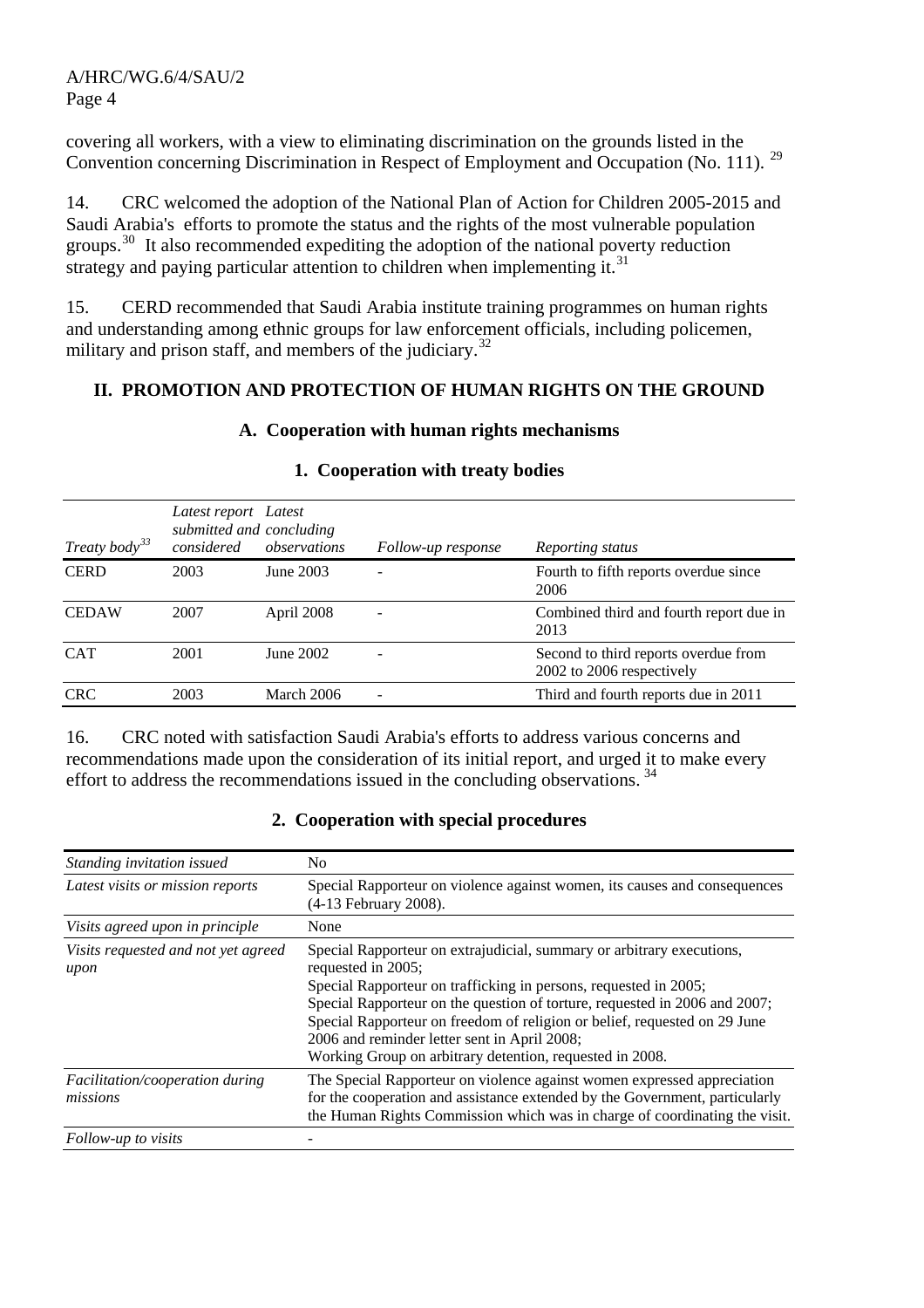| Responses to letters of allegations<br>and urgent appeals | During the period under review, a total of 47 communications were sent to<br>the Government. In addition to particular groups, these communications<br>concerned 99 individuals, including ten women. During the same period,<br>Saudi Arabia replied to 13 communications (27 per cent). |
|-----------------------------------------------------------|-------------------------------------------------------------------------------------------------------------------------------------------------------------------------------------------------------------------------------------------------------------------------------------------|
| Responses to questionnaires on<br>thematic issues $35$    | Saudi Arabia responded to 1 of the 12 question aires sent by special<br>procedures mandate holders <sup>36</sup> in the period under review, within the<br>deadlines. <sup>37</sup>                                                                                                       |

## **3. Cooperation with the Office of the High Commissioner for Human Rights**

17. In January 2004, Saudi Arabia organized an international conference on human rights in times of war and peace to which OHCHR and international non-governmental organizations were invited. $38$ 

18. Saudi Arabia made voluntary contributions to support the work of OHCHR in 2004,  $2006, 2007, <sup>39</sup> 2008; <sup>40</sup>$  $2006, 2007, <sup>39</sup> 2008; <sup>40</sup>$  $2006, 2007, <sup>39</sup> 2008; <sup>40</sup>$  $2006, 2007, <sup>39</sup> 2008; <sup>40</sup>$  $2006, 2007, <sup>39</sup> 2008; <sup>40</sup>$  it contributed to the United Nations Voluntary Trust Fund on Contemporary Forms of Slavery in  $2006<sup>41</sup>$  $2006<sup>41</sup>$  $2006<sup>41</sup>$  and  $2008<sup>42</sup>$  $2008<sup>42</sup>$  $2008<sup>42</sup>$  and to the United Nations Voluntary Fund for Victims of Torture in 2008.<sup>[43](#page-15-1)</sup>

## **B. Implementation of international human rights obligations**

## **1. Equality and non discrimination**

19. In 2008, CEDAW was concerned that neither the Constitution nor other legislation embodies the principle of equality between women and men, and neither contains a definition of discrimination against women.<sup>[44](#page-15-1)</sup> It called upon Saudi Arabia to incorporate fully into the legislation the principle of equality between women and men, as well as a definition of discrimination on the basis of sex<sup>[45](#page-15-1)</sup>

20. CEDAW noted with concern that the concept of male guardianship over women (*mehrem*), severely limits women's exercise of their rights under the Convention, and urged Saudi Arabia to take immediate steps to end this practice.<sup>[46](#page-15-1)</sup>

21. The Special Rapporteur on violence against women, its causes and consequences, noted that the lack of women's autonomy and economic independence, practices surrounding divorce and child custody, the absence of a law criminalizing violence against women and inconsistencies in the application of laws and procedures continue to prevent many women from escaping abusive environments. <sup>[47](#page-15-1)</sup> CRC recommended that Saudi Arabia take measures to break down stereotypical attitudes about the roles and responsibilities of women and men.<sup>[48](#page-15-1)</sup>

22. CEDAW, CRC, and CERD noted with concern that certain provisions of the Nationality Code continue to discriminate against Saudi women married to non-Saudi nationals<sup>[49](#page-15-1)</sup>. CEDAW and CRC recommended that Saudi Arabia review its legislation on nationality in order to ensure that nationality can be transmitted to children through both the maternal and paternal line without distinction $50$ .

23. In 2007, an ILO Committee of Experts referred to the lack of effective inspection, complaints mechanisms and enforcement for issues of discrimination.<sup>[51](#page-15-1)</sup> It also noted that religious discrimination in employment and occupation appears to be occurring in practice and it encouraged the Government to take concrete measures to address such discrimination.<sup>[52](#page-15-1)</sup>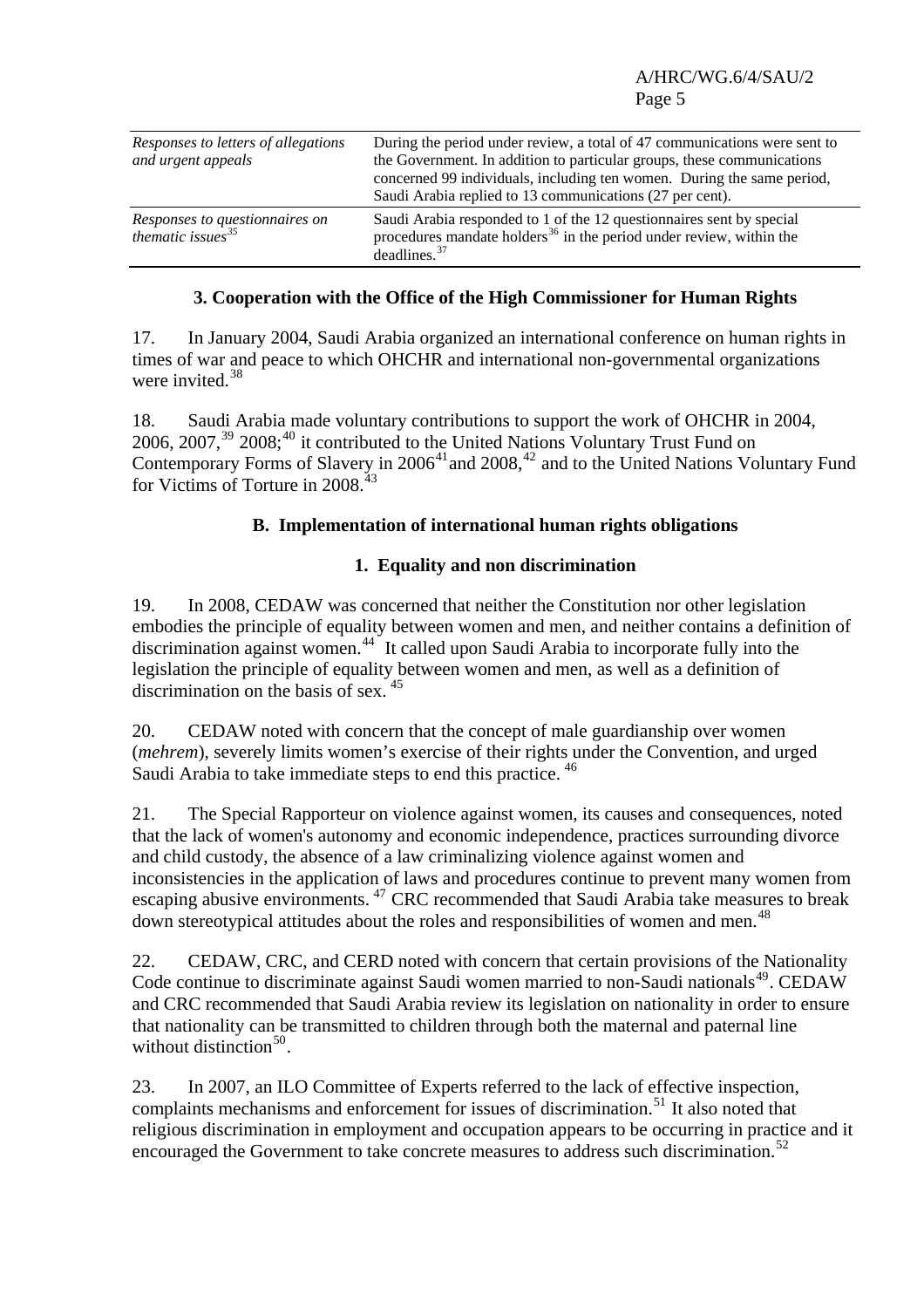24. CRC commended Saudi Arabia for its efforts to ensure that children with disabilities have better opportunities in society, and recommended that it mainstream the rights-based approach to all national policies and programmes for children with disabilities.<sup>[53](#page-15-1)</sup>

# **2. Right to life, liberty and security of the person**

25. CRC urged Saudi Arabia to critically review its legislation with a view to abolishing the imposition of capital and corporal punishment on persons having committed crimes when under 18 years of age at the sole discretion of the judge, and amend its laws with a view to prohibit any form of corporal punishment for persons under 18 deprived of their liberty.<sup>[54](#page-15-1)</sup> The Special Rapporteur on extrajudicial, summary or arbitrary executions transmitted communications to the Government concerning death sentences imposed on male and female child offenders,<sup>[55](#page-15-1)</sup> as well as in cases where death sentences have been passed based on confessions obtained under torture, and in criminal proceedings falling short of international fair trial standards.<sup>[56](#page-15-1)</sup>

26. CERD was concerned at allegations that a disproportionate number of foreigners are facing the death penalty and encouraged Saudi Arabia to cooperate fully with the Special Rapporteur on extrajudicial, summary and arbitrary executions.<sup>[57](#page-15-1)</sup>

27. CRC was concerned about reports of extrajudicial and summary floggings of teenagers suspected of behaviour deemed immoral and acts of police brutality.<sup>[58](#page-15-1)</sup> It noted with concern that corporal punishment is lawful and widely used in the home and that it is a lawful penal sanction.<sup>[59](#page-15-1)</sup> It urged Saudi Arabia to take all necessary steps for the immediate abolition of extrajudicial and summary floggings of teenagers as well as other forms of cruel, inhuman or degrading punishments imposed on persons having committed a crime when under the age of 18 years, and recommended taking legislative measures to prohibit all forms of corporal punishment in all settings.<sup>[60](#page-15-1)</sup> The Special Rapporteur on the question of torture transmitted a number of communications concerning allegations of corporal punishment, including public floggings, eye gouging, flogging of school children, and allegations of a rape victim, who was sentenced to 200 lashes.<sup>[61](#page-15-1)</sup> CAT was concerned about the sentencing to, and imposition of, corporal punishments by judicial and administrative authorities, including, in particular, flogging and amputation of  $\lim_{x \to \infty}$  and recommended that Saudi Arabia re-examine its imposition of corporal punishments. $63$ 

28. In 2002, CAT recommended that Saudi Arabia ensure that all places of detention or imprisonment conform to standards sufficient to guarantee that no person is thereby subjected to torture or cruel, inhuman or degrading treatment or punishment.<sup>[64](#page-15-1)</sup>

29. CAT was concerned about allegations of prolonged pre-trial detention beyond the statutory limits prescribed by law, at the limited degree of judicial supervision of pre-trial  $\det$  detention<sup>[65](#page-15-1)</sup> and about reports of incommunicado detention.<sup>[66](#page-15-1)</sup> The Working Group on Arbitrary Detention adopted a number of Opinions where it concluded that the Government deprived individuals of their liberty in contravention of the Universal Declaration of Human Rights.<sup>[67](#page-15-1)</sup>

30. While noting that a domestic violence law was being drafted and social protection committees had been established, CEDAW was concerned about the incidents of violence against women, the absence of specific laws relating to violence against women, and the lack of prosecution and punishment of perpetrators of violence against women, including domestic violence.[68](#page-15-1) It called upon Saudi Arabia to enact legislation to ensure that violence against women is a criminal offence, that women and girls who are victims of violence have access to immediate means of redress and that perpetrators are prosecuted and punished, and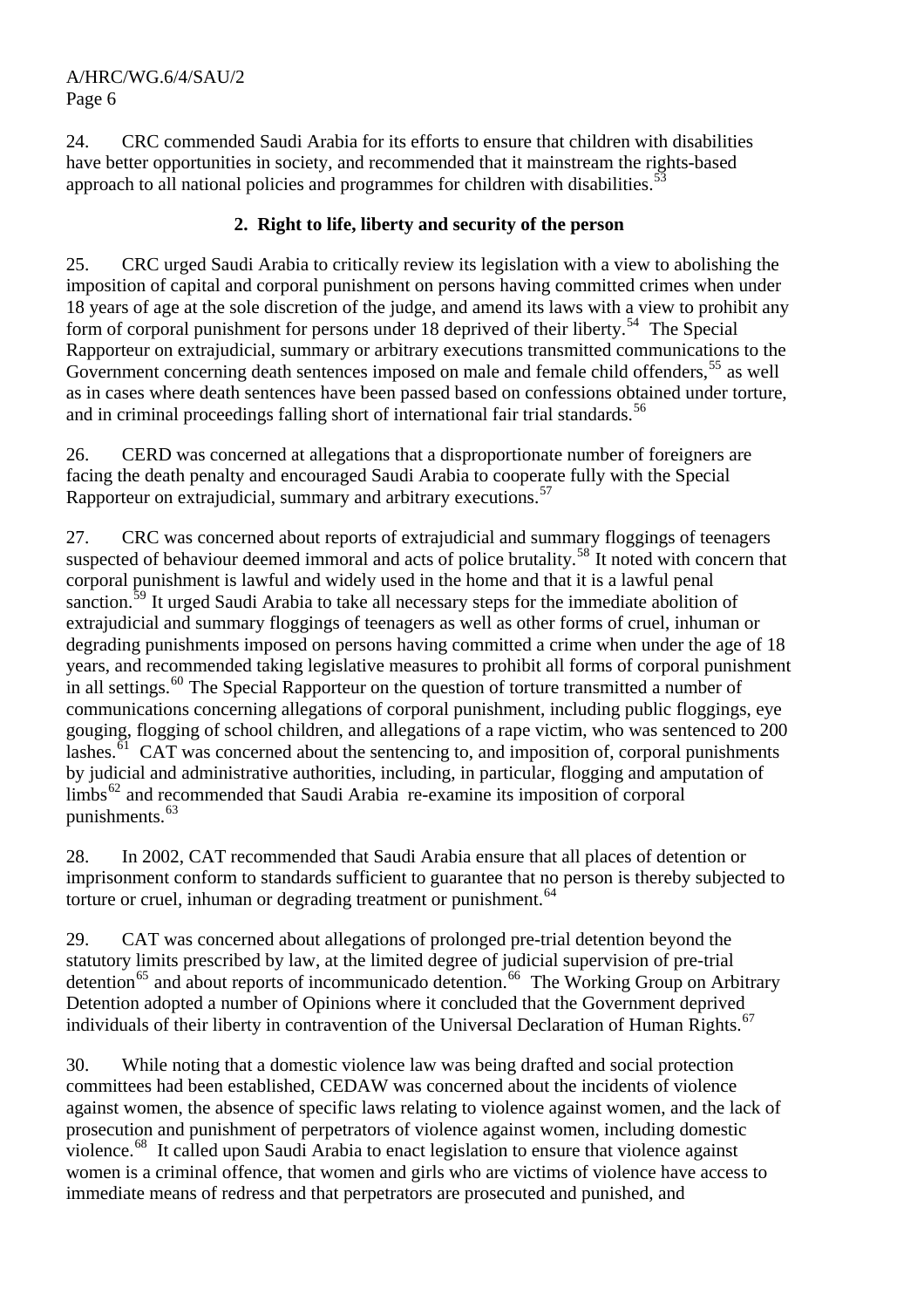recommended that Saudi Arabia implement educational and awareness-raising measures aimed at law enforcement officials, the judiciary, health-care providers, social workers, community leaders and the general public.<sup>[69](#page-15-1)</sup> A 2005 UNDP report indicated that forms of violence against women are inflicted by the motawa (volunteer religious advocates) in Saudi Arabia or by religious groups that set themselves up as guardians of the propriety of women's clothing and conduct. $7$ 

31. CRC noted with concern that reportedly domestic violence remains a serious problem and urged Saudi Arabia to take legislative measures to prohibit all forms of physical and mental violence against children; carry out public education campaigns about the negative consequences of ill-treatment of children and domestic violence in general; establish effective procedures and mechanisms to receive, monitor and investigate complaints; investigate and prosecute cases of ill-treatment; provide adequate care, recovery and reintegration for victims and train professionals working with and for children in the identification, reporting and management of ill-treatment cases.<sup>[71](#page-15-1)</sup>

32. CEDAW and CRC recommended that Saudi Arabia review its domestic legislation in order to enact a comprehensive anti-trafficking law; strengthen its bilateral and multilateral cooperation with countries of origin and transit; develop and adopt a comprehensive multidisciplinary national plan of action to prevent and combat sexual exploitation of and trafficking in children; and strengthen its efforts to provide adequate assistance and social reintegration services for sexually exploited and/or trafficked children<sup>[72](#page-15-1)</sup>.

## **3. Administration of justice and the rule of law**

33. In 2006, CRC took note of Saudi Arabia's intention to raise the minimum age of criminal responsibility, but was deeply concerned that it was still seven years. It noted with appreciation that Saudi Arabia has established special juvenile courts and that persons under 18 years of age were held in separate detention facilities and entitled to be represented by a lawyer.<sup>[73](#page-15-1)</sup> CRC urged Saudi Arabia to take the necessary steps to immediately suspend the execution of all death penalties imposed on persons for having committed a crime before the age of 18, and to take the appropriate legal measures to convert them into penalties in conformity with the Convention.<sup>[74](#page-15-1)</sup>

34. CAT recommended that Saudi Arabia ensure that the Mutawe'en officials exercise a clear and precise jurisdiction, in conformity with the Convention and other applicable rules of non-discrimination, in a manner regulated by law and subject to review by ordinary judicial authority.<sup>[75](#page-15-1)</sup>

35. CAT also recommended that Saudi Arabia ensure that all persons who have been victims of a violation of their rights under the Convention have access, in law as well as in practice, to the means of obtaining full redress, including compensation, and that the persons who may be responsible for such violations are promptly and impartially investigated, and thereupon punished.<sup>[76](#page-15-1)</sup> CAT further recommended that Saudi Arabia ensure, in practice, that persons detained in custody are able to exercise prompt access to legal and medical expertise of choice, to family members and, in the case of foreign nationals, to consular personnel.<sup>[77](#page-15-1)</sup>

36. The Special Rapporteur on the independence of judges and lawyers noted that the independence of the judiciary was given high priority by the Government and the judiciary, and that the establishment of an independent prosecution department was an important step in ensuring the impartiality of prosecutions. However, he recommended that the prosecution be placed under the supervision of the Ministry of Justice.[78](#page-15-1) CAT recommended that Saudi Arabia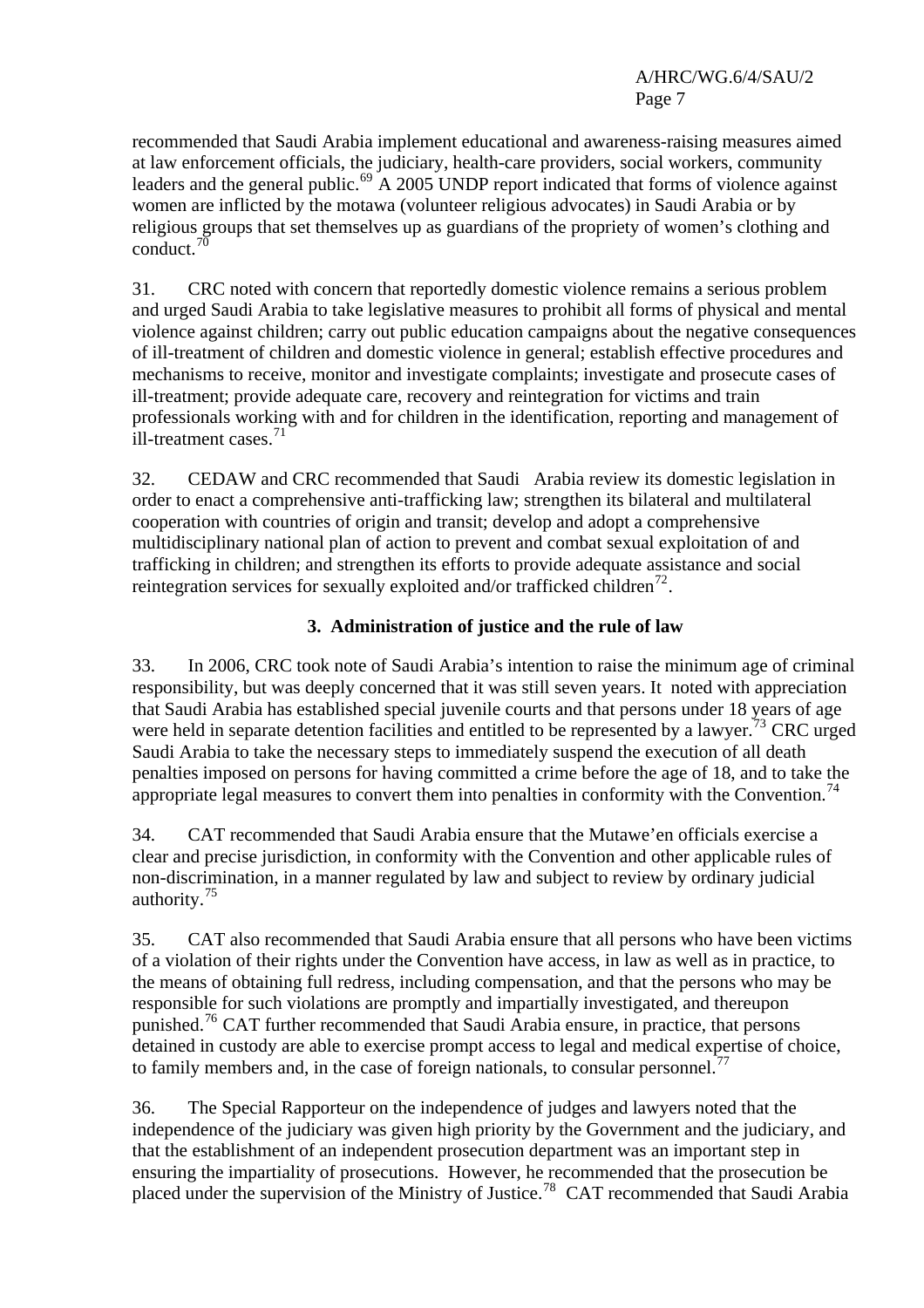ensure that the composition of the judiciary fully conforms to the standards imposed by the Basic Principles on the Independence of the Judiciary.<sup>[79](#page-15-1)</sup>

## **4. Right to privacy, marriage and family life**

37. CEDAW urged Saudi Arabia to prescribe and enforce a minimum age of marriage of 18 years for both women and men, and to introduce legislative reforms to provide women with equal rights in marriage, divorce, the custody of children and inheritance, and called upon Saudi Arabia to end the practice of polygamy.[80](#page-15-1) A 2005 UNDP report noted the practice of marriages of convenience (*misyar*), in which a wife is contracted to a man in exchange for his payment of a dowry but without his commitment to house or support her permanently.<sup>[81](#page-15-1)</sup>

38. While acknowledging with appreciation the *kafalah* system, CRC was concerned that its application does not ensure the full enjoyment of all rights provided by the Convention and that the placement of children in institutional care is not always used as a measure of last resort.<sup>[82](#page-15-1)</sup>

## **5. Freedom of movement**

39. CEDAW called upon Saudi Arabia to finalize its review of the ban of women from driving, which is a limitation of their freedom of movement, and which also contributes to the maintenance of stereotypes.<sup>[83](#page-15-1)</sup>

## **6. Freedom of religion or belief, expression, association and peaceful assembly, and right to participate in public and political life**

40. CRC was concerned about hate speech against religious minorities in schools and mosques and recommended taking effective measures to prevent and eliminate all forms of discrimination on the grounds of religion or belief and promoting religious tolerance and dialogue in society.<sup>[84](#page-15-1)</sup> Allegations concerning arrests, beatings, and detentions of Christian worshippers,<sup>[85](#page-15-1)</sup> Ahmadiyya believers,<sup>[86](#page-15-1)</sup> and allegations of imprisonment, flogging, death sentences passed for alleged blasphemy and apostasy have also been transmitted to the Government.<sup>[87](#page-15-1)</sup> CERD was concerned about reports that persons of some racial or ethnic origins are unable to manifest their religious beliefs in Saudi Arabia.[88](#page-15-1) A 2007 ILO report indicated that migrant workers who are not Muslim must refrain from public display of religious symbols.<sup>[89](#page-15-1)</sup>

41. The Special Representative of the Secretary-General on human rights defenders noted with concern that human rights defenders working on issues of political reform and democratic rights are targeted in Saudi Arabia.<sup>[90](#page-15-1)</sup> In particular, a number of communications have been transmitted to the Government concerning allegations of arrests, harassment, and imprisonment of human rights activists petitioning and issuing statements demanding political reforms and greater rights for women.<sup>9</sup>

42. CEDAW expressed concern that the level of representation of women in public and political life is very low, and encouraged Saudi Arabia to take sustained measures to accelerate the increase in the participation and representation of women in the Shura and other elected and appointed bodies in all areas and at all levels of public and political life.<sup>[92](#page-15-1)</sup> A 2005 UNDP report noted that in Saudi Arabia there was no female representation in the Parliament.<sup>[93](#page-15-1)</sup> In 2007, an ILO Committee of Experts noted that there were no women in the courts.<sup>[94](#page-15-1)</sup> The Special Rapporteur on violence against women noted that women are particularly excluded from decision-making positions. There are for instance no women members of the Cabinet, the Majlis el Shura, or of the Board of the Human Rights Commission.<sup>[95](#page-15-1)</sup> A 2005 UNDP report indicated that municipal elections were held for the first time in 2005, a progressive step that was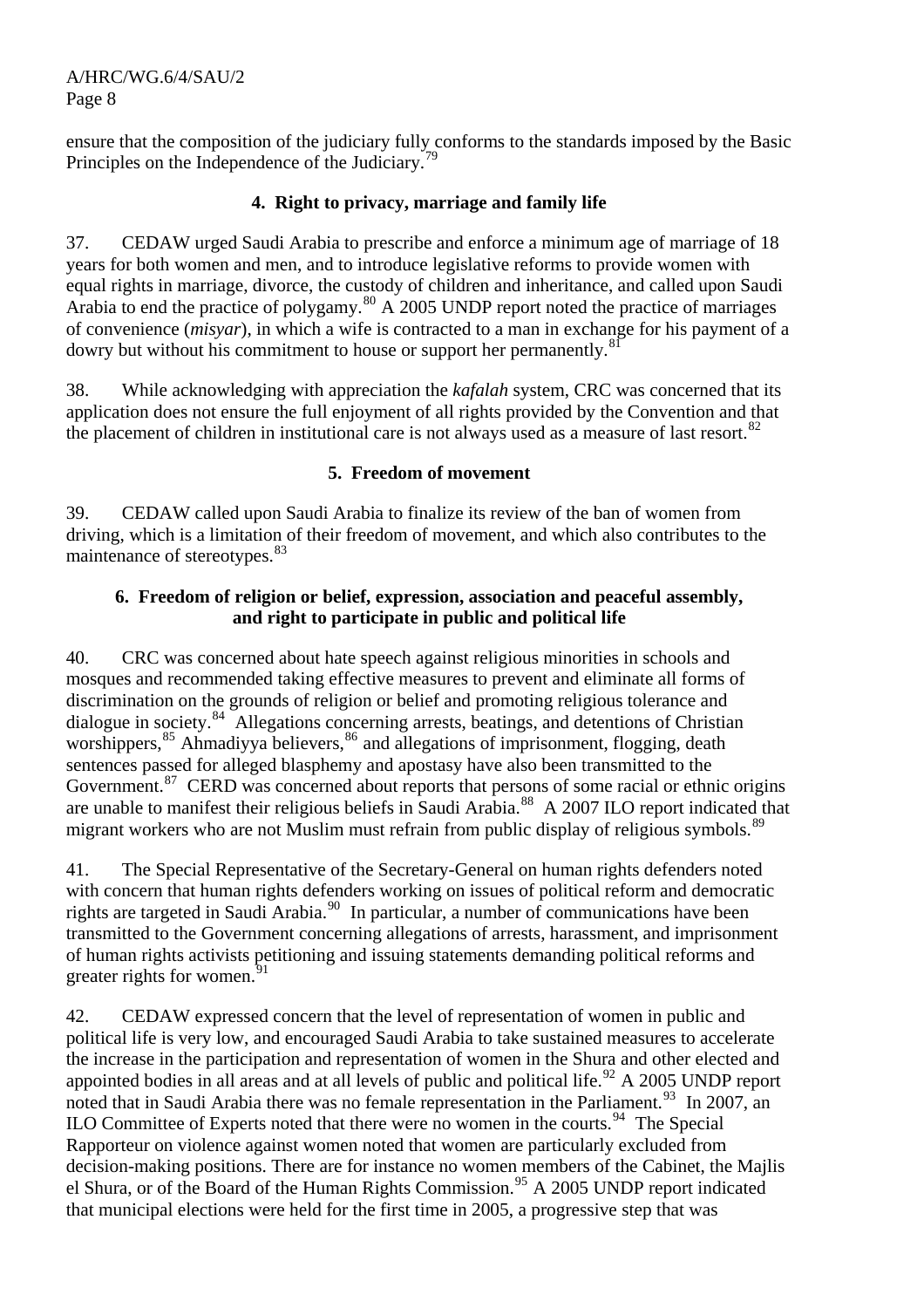undermined by the exclusion of women and by restrictions on the proportion of council members chosen by election.<sup>[96](#page-15-1)</sup>

## **7. Right to work and to just and favourable conditions of work**

43. An ILO Committee of Experts noted in 2008 that for many years it has expressed its concern about the failure of the Government to comply with Article 25 of the Convention concerning Forced or Compulsory Labour (No. 29), particularly in light of the special problems faced by migrant workers in Saudi Arabia.<sup>[97](#page-15-1)</sup> It also noted with regret that the new Labour Code contains no prohibition on forced labour and no penalties, and that it continues to exclude agricultural workers and domestic workers, an exclusion that has particular significance for migrant workers who are often employed in those sectors.<sup>[98](#page-15-1)</sup>

44. CEDAW was concerned that the participation of women in the workforce is still very low, and recommended that Saudi Arabia take immediate steps to increase women's participation in the workforce.<sup>[99](#page-15-1)</sup> A 2005 UNDP report noted that Saudi Arabia had severe restrictions on women's right to work.<sup>[100](#page-15-1)</sup>

## **8. Right to social security and to an adequate standard of living**

45. While commending the efforts made by Saudi Arabia to improve the health-care infrastructure, CEDAW expressed concern that women may require the permission of their male guardian to access health facilities.<sup>[101](#page-15-1)</sup> It called upon Saudi Arabia to take all necessary measures to improve women's access to health care and health-related services and information, and recommended that special attention is paid to the health needs of women from rural areas and non-Saudi nationalities.[102](#page-15-1)

46. A 2006 UNFPA report mentioned that a 2003 Saudi Arabia Ministry of Health directive prohibits pregnant domestic workers from accessing health services unless accompanied by the father. Women who are unaccompanied by the fathers and in need of emergency care are required to be held in "specially designated rooms" to prevent escape.<sup>[103](#page-15-1)</sup>

47. CRC remained concerned about the situation of children living in poverty in Saudi Arabia,  $104$  and, noting that malnutrition rates were relatively high, recommended improving the nutritional status of infants and children paying particular attention to children in rural areas  $105$ . It also recommended that Saudi Arabia continue its efforts to prevent HIV/AIDS,<sup>[106](#page-15-1)</sup> and to promote adolescent health.<sup>[107](#page-15-1)</sup>

## **9. Right to education and to participate in the cultural life of the community**

48. While acknowledging the significant progress made in the area of women's education, CEDAW, as well as CRC were concerned about the high rate of illiteracy among women.<sup>[108](#page-15-1)</sup>. CEDAW was also concerned about the discrimination against women in relation to their access to certain fields of studies.<sup>[109](#page-15-1)</sup> CRC regretted the distinction between male and female roles in the curricula resulting in discrimination against girls.<sup>[110](#page-15-1)</sup> CEDAW encouraged Saudi Arabia to make every effort to improve the literacy level of girls and women.<sup>[111](#page-15-1)</sup> A 2005 UNDP report indicated that equality between the two sexes in higher education has been achieved.<sup>[112](#page-15-1)</sup> A 2008 World Bank report noted that in higher education female students outnumber male students.<sup>[113](#page-15-1)</sup>

49. CRC recommended that Saudi Arabia continue to take measures to increase enrolment and retention rates in intermediate and secondary education, and provide access to early childhood education. $114$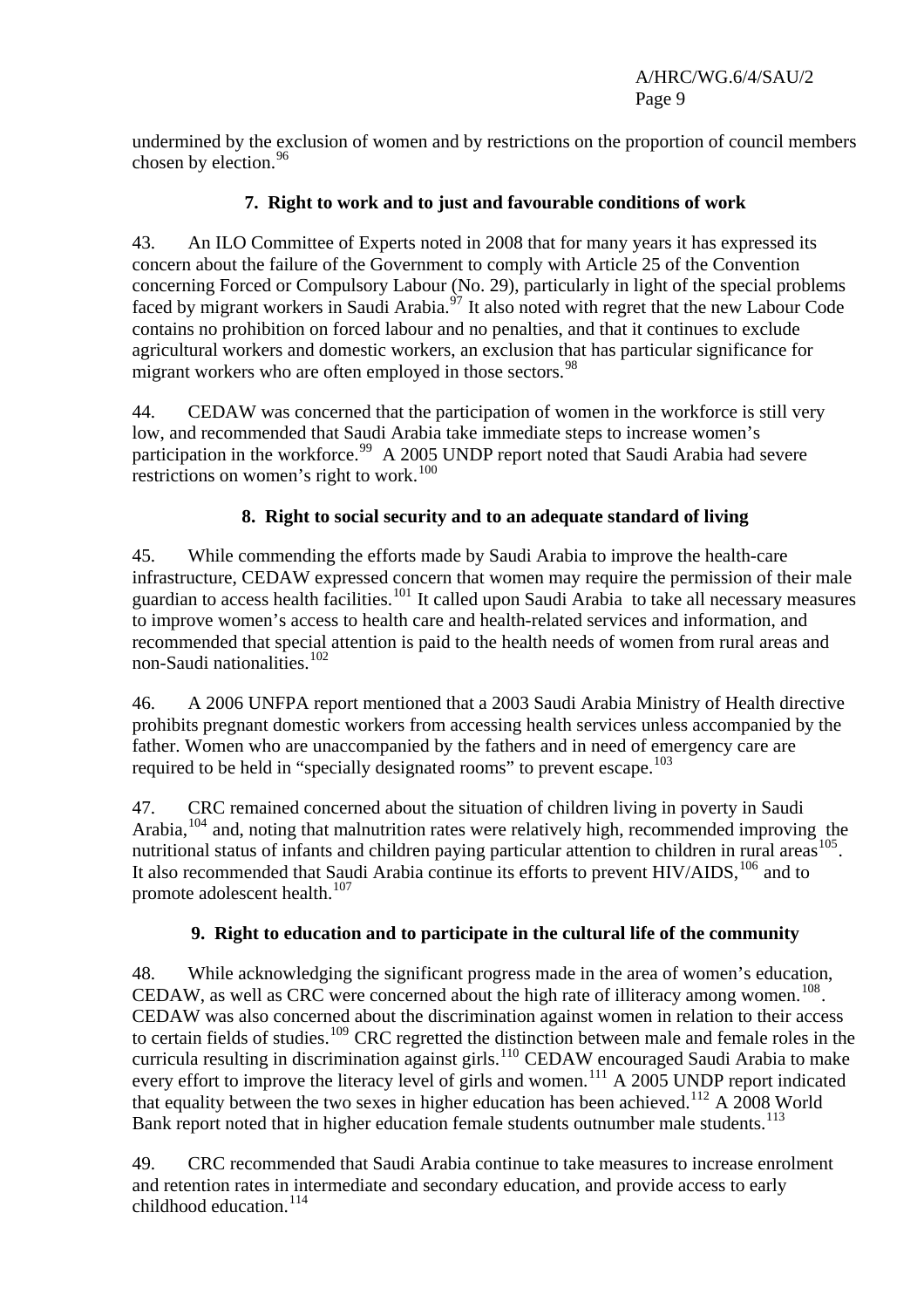## **10. Migrants, refugees and asylum-seekers**

50. CEDAW was concerned about the status and situation of female domestic migrant workers as they were not covered by the current labour code, and often not aware of their rights, and, in practice, could not easily file complaints and gain redress in cases of abuse.<sup>[115](#page-15-1)</sup> It called upon Saudi Arabia to grant in law and practice female domestic migrant workers, including their children, the rights provided for in the Convention, and to adopt a labour law concerning domestic workers as a priority.[116](#page-15-1) The Special Rapporteur on violence against women examined the situation of migrant domestic workers during her visit to Saudi Arabia in 2008, and expressed that without sufficient monitoring mechanisms they are left to the mercy of their sponsors, often with no knowledge of any rights they may have in their host country. <sup>[117](#page-15-1)</sup> The Special Rapporteur on the human rights of migrants transmitted allegations to the Government concerning exploitative working conditions, sexual violence, and human rights abuses in the criminal justice system with respect to migrant workers.<sup>[118](#page-15-1)</sup>

51. CRC urged Saudi Arabia to end as a matter of priority the arrest and imprisonment of unmarried non-Saudi (migrant) women who become pregnant, including victims of sexual violence, and recommended that Saudi Arabia develop and implement policies and practices to better protect and serve children of migrant workers.<sup>[119](#page-15-1)</sup>

52. A 2007 UNHCR report noted that UNHCR will encourage the Government to assume greater responsibility for the protection of refugees and others of concern in accordance with international law.<sup>[120](#page-15-1)</sup> The report also indicated that Saudi Arabia is estimated to have some 70,000 stateless persons.<sup>[121](#page-15-1)</sup> CRC was concerned about the inadequate legal framework governing the treatment of refugees and asylum-seekers, and recommended that Saudi Arabia take all feasible measures to ensure full protection and care, as well as access to health and social services and to education, of asylum-seeking and refugee children.<sup>[122](#page-15-1)</sup> CAT was concerned about cases of deportation of foreigners that seemed to have been in breach of the obligations imposed by article  $\overline{3}$  of the Convention<sup>[123](#page-15-1)</sup> and recommended that Saudi Arabia ensure that its law and practice reflect these obligations.<sup>[124](#page-15-1)</sup>

53. In 2003, CERD was concerned about allegations of substantial prejudice against migrant workers, in particular those coming from Asia and Africa and invited Saudi Arabia to report on the situation, in particular, of women domestic workers.<sup>[125](#page-15-1)</sup>

## **III. ACHIEVEMENTS, BEST PRACTICES, CHALLENGES AND CONSTRAINTS**

54. CEDAW noted with satisfaction that Saudi Arabia was in the process of drafting new legislation on the implementation of women's rights that it planned to compile, in writing, the provisions of Sharia on personal status.[126](#page-15-1) CEDAW also congratulated Saudi Arabia on the establishment of institutional mechanisms for the advancement and the protection of women from violence.[127](#page-15-1) The Special Rapporteur on violence against women noted that a number of positive developments have taken place in women's status, such as in the area of access to education. [128](#page-15-1) CEDAW urged Saudi Arabia to modify or eliminate negative cultural practices and stereotypes that are harmful to and discriminate against women and to promote women's full enjoyment of their human rights. $129$ 

55. CRC welcomed a bill concerning the protection of children from abuse and neglect and the adoption, in 2002, of the Safety of Camel-Racing Regulation and the Royal Decision to form a mechanism to end child abuse.<sup>[130](#page-15-1)</sup> It also commended Saudi Arabia on measures taken to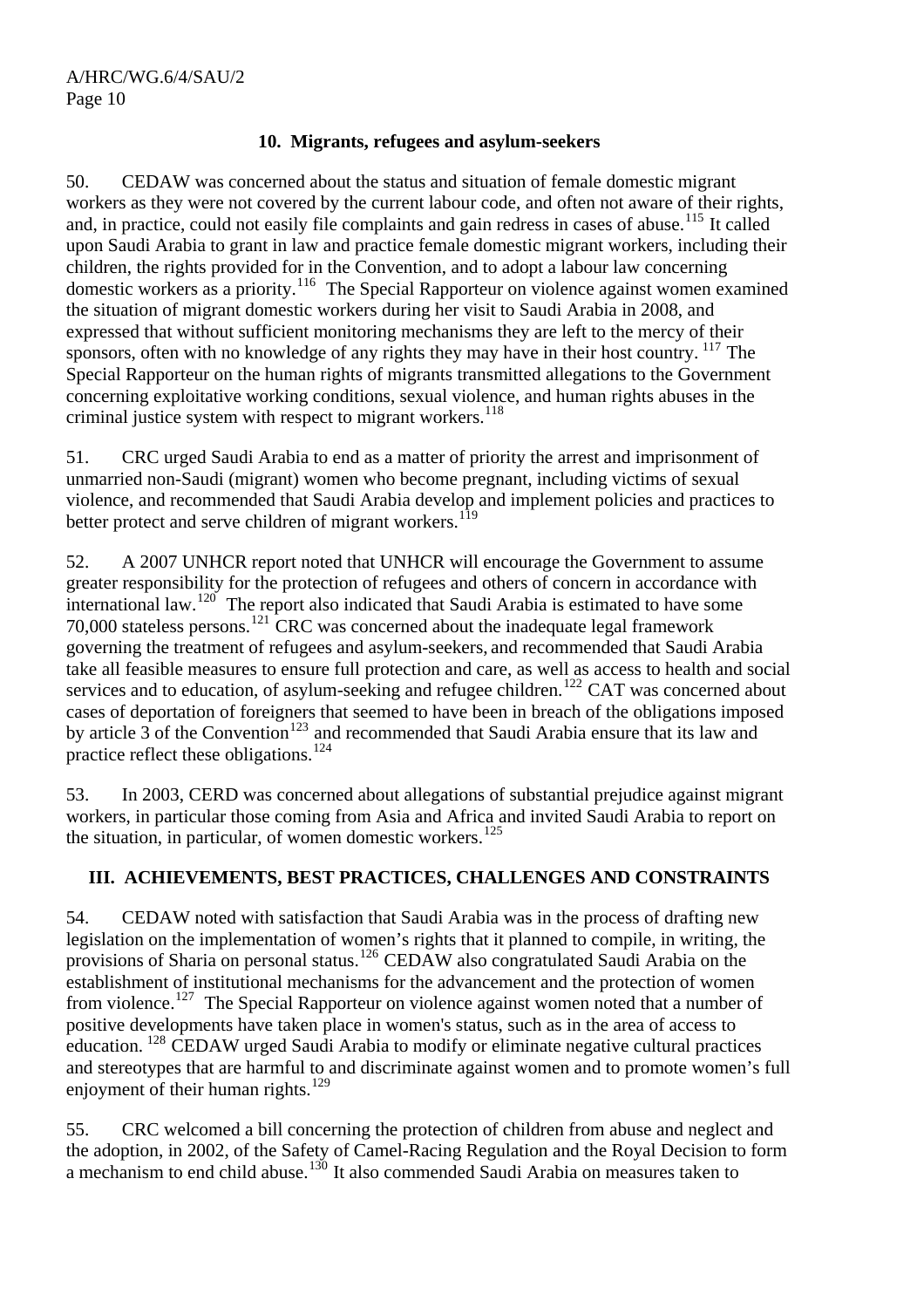improve the health situation of children and the progress achieved in the elimination and prevention of infectious diseases and breaking the silence around  $HIV/ALDS$ <sup>[131](#page-15-1)</sup>

56. CRC commended Saudi Arabia for its notable investments in education, for its efforts to treat all children equally with respect to educational services, and that primary education is compulsory for all children and free of all direct and indirect costs.<sup>[132](#page-15-1)</sup> It noted with appreciation Saudi Arabia's efforts to address the special educational needs of Bedouin children.<sup>13</sup>

57. CERD had noted with satisfaction that measures have been taken to put an end to the practice of employers retaining the passports of their foreign employees, in particular domestic workers.<sup>[134](#page-15-1)</sup>

58. CERD noted <sup>[135](#page-15-1)</sup> and CAT welcomed the establishment of a standing commission to investigate accusations concerning the subjection of any person to torture or other cruel, inhuman or degrading treatment or punishment during the arrest, detention and investigation of suspects.<sup>[136](#page-15-1)</sup>

59. A 2006 UNDP report noted that with a population of 22.7 million, 6.1 million of whom are expatriates, Saudi Arabia faces a particular human development challenge that involves a gradual shift away from dependence on expatriate labor, and creating an environment for sustainable employment opportunities for new entrants in the labor market, especially the youth and women.<sup>[137](#page-15-1)</sup>

# **IV. KEY NATIONAL PRIORITIES, INITIATIVES AND COMMITMENTS**

# **A. Pledges by the State**

60. In 2006 Saudi Arabia committed itself to make every endeavour to contribute to the Human Rights Council's deliberation and activities for the protection and promotion of human rights.<sup>[138](#page-15-1)</sup>

# **B. Specific recommendations for follow-up**

61. The Special Rapporteur on violence against women issued some preliminary recommendations to the Government following her visit to the country. With respect to developing an effective strategy to combat violence against women, the Special Rapporteur noted that much remains to be done, such as a legal framework based on international human rights; the establishment of robust and independent institutions, including a national machinery for women with prerogatives to intervene in cases of violence against women; positive action policies and plans towards women's empowerment through effective participation in all spheres of society including decision making and leadership; and training and awareness-raising measures aimed at law enforcement officials, the judiciary, health-care providers, social workers, community leaders and the general public. <sup>[139](#page-15-1)</sup>

# **V. CAPACITY-BUILDING AND TECHNICAL ASSISTANCE**

62. CRC recommended that Saudi Arabia continue to seek assistance, inter alia, from OHCHR in relation to the independence of the national human rights institution;<sup>[140](#page-15-1)</sup> from OHCHR and UNICEF in relation to the dissemination of the Convention;<sup>[141](#page-15-1)</sup> from UNICEF in relation to the issue of violence against children;<sup>[142](#page-15-1)</sup> from UNICEF and UNAIDS with regard to health issues;<sup>[143](#page-15-1)</sup> from UNHCR in relation to refugee children;<sup>[144](#page-15-1)</sup> and from UNODC, OHCHR and UNICEF with regard to reforming the administration of juvenile justice.<sup>[145](#page-15-1)</sup>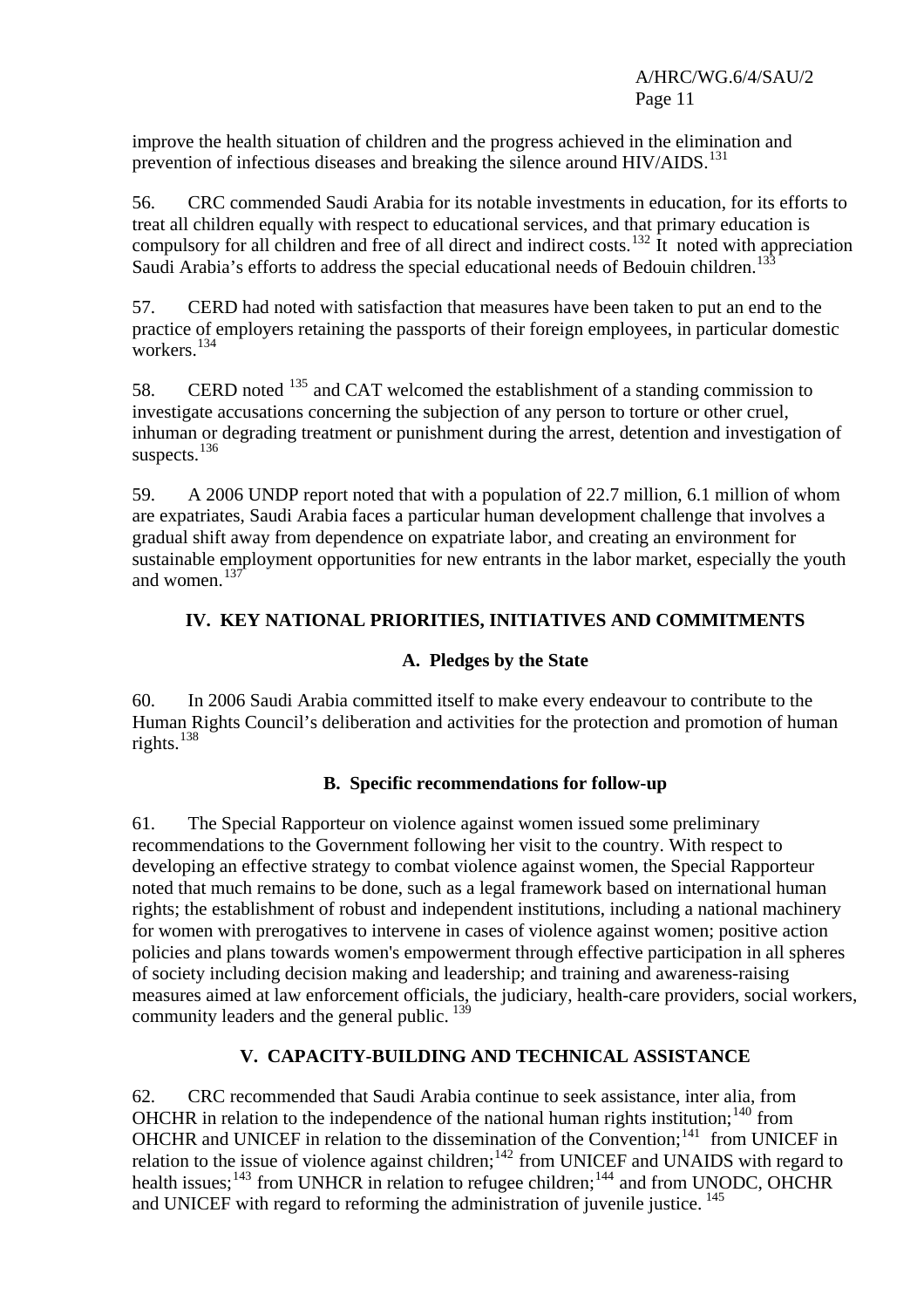63. A 2006 UNDP report noted that UNDP will assist the Government, inter alia, by helping in the formulation of a draft youth strategy and by building capacities of women and youth for a more effective participation in societal growth through training of trainers, workshops and programmes benefiting women from all sectors of society including rural women.<sup>[146](#page-15-1)</sup>

*Notes* 

 $\overline{a}$ 

 $2^2$  The following abbreviations have been used for this document:

| <b>ICERD</b>      | International Convention on the Elimination of All Forms of Racial Discrimination                                          |
|-------------------|----------------------------------------------------------------------------------------------------------------------------|
| <b>ICESCR</b>     | International Covenant on Economic, Social and Cultural Rights                                                             |
| <b>ICCPR</b>      | International Covenant on Civil and Political Rights                                                                       |
| <b>ICCPR-OP 1</b> | <b>Optional Protocol to ICCPR</b>                                                                                          |
| <b>ICCPR-OP2</b>  | Second Optional Protocol to ICCPR, aiming at the abolition of the death penalty                                            |
| <b>CEDAW</b>      | Convention on the Elimination of All Forms of Discrimination against Women                                                 |
| <b>OP-CEDAW</b>   | <b>Optional Protocol to CEDAW</b>                                                                                          |
| <b>CAT</b>        | Convention against Torture and Other Cruel, Inhuman or Degrading Treatment or                                              |
|                   | Punishment                                                                                                                 |
| OP-CAT            | Optional Protocol to CAT                                                                                                   |
| <b>CRC</b>        | Convention on the Rights of the Child                                                                                      |
| <b>OP-CRC-AC</b>  | Optional Protocol to CRC on the involvement of children in armed conflict                                                  |
| OP-CRC-SC         | Optional Protocol to CRC on the sale of children, child prostitution and child                                             |
|                   | pornography                                                                                                                |
| <b>ICRMW</b>      | International Convention on the Protection of the Rights of All Migrant Workers and                                        |
|                   | <b>Members of Their Families</b>                                                                                           |
| <b>CPD</b>        | Convention on the Rights of Persons with Disabilities                                                                      |
| OP-CPD            | Optional Protocol to Convention on the Rights of Persons with Disabilities                                                 |
| <b>CED</b>        | International Convention for the Protection of All Persons from Enforced                                                   |
|                   | Disappearance                                                                                                              |
|                   | <sup>3</sup> Protocol to Prevent, Suppress and Punish Trafficking in Persons, Especially Women and Children, supplementing |

the United Nations Convention against Transnational Organized Crime.

<sup>4</sup> 1951 Convention relating to the Status of Refugees and its 1967 Protocol, 1954 Convention relating to the status of Stateless Persons and 1961 Convention on the Reduction of Statelessness.

<sup>5</sup> Geneva Convention for the Amelioration of the Condition of the Wounded and Sick in Armed Forces in the Field (First Convention); Geneva Convention for the Amelioration of the Condition of Wounded, Sick and Shipwrecked Members of Armed Forces at Sea (Second Convention); Convention relative to the Treatment of Prisoners of War (Third Convention); Convention relative to the Protection of Civilian Persons in Time of War (Fourth Convention); Protocol Additional to the Geneva Conventions of 12 August 1949, and relating to the Protection of Victims of International Armed Conflicts (Protocol I); Protocol Additional to the Geneva Conventions of 12 August 1949, and relating to the Protection of Victims of Non-International Armed Conflicts (Protocol II); Protocol additional to the Geneva Conventions of 12 August 1949, and relating to the Adoption of an Additional Distinctive Emblem (Protocol III). For the official status of ratifications, see Federal Department of Foreign Affairs of Switzerland, at www.eda.admin.ch/eda/fr/home/topics/intla/intrea/chdep/warvic.html. 6

<sup>6</sup> International Labour Organization Convention No. 29 concerning Forced or Compulsory Labour; Convention No.105 concerning the Abolition of Forced Labour, Convention No. 87 concerning Freedom of Association and Protection of the Right to Organize; Convention No. 98 concerning the Application of the Principles of the Right to Organize and to Bargain Collectively; Convention No. 100 concerning Equal Remuneration for Men and Women Workers for Work of Equal Value; Convention No. 111 concerning Discrimination in Respect of Employment and Occupation; Convention No. 138 concerning Minimum Age for Admission to Employment; Convention No. 182 concerning the Prohibition and Immediate Action for the Elimination of the Worst Forms of Child Labour. <sup>7</sup> Concluding comments of the Committee on the Elimination of Discrimination against Women (CEDAW)

(CEDAW/C/SAU/CO/2), paras. 9-10.

8 Ibid., para. 28.

<sup>9</sup> Concluding observations of the Committee on the Rights of the Child (CRC/C/SAU/CO/2), para. 8.

<sup>&</sup>lt;sup>1</sup> Unless indicated otherwise, the status of ratifications of instruments listed in the table may be found in *Multilateral Treaties Deposited with the Secretary-General: Status as at 31 December 2006* (ST/LEG/SER.E.25), supplemented by the official website of the United Nations Treaty Collection database, Office of Legal Affairs of the United Nations Secretariat, http://untreaty.un.org/.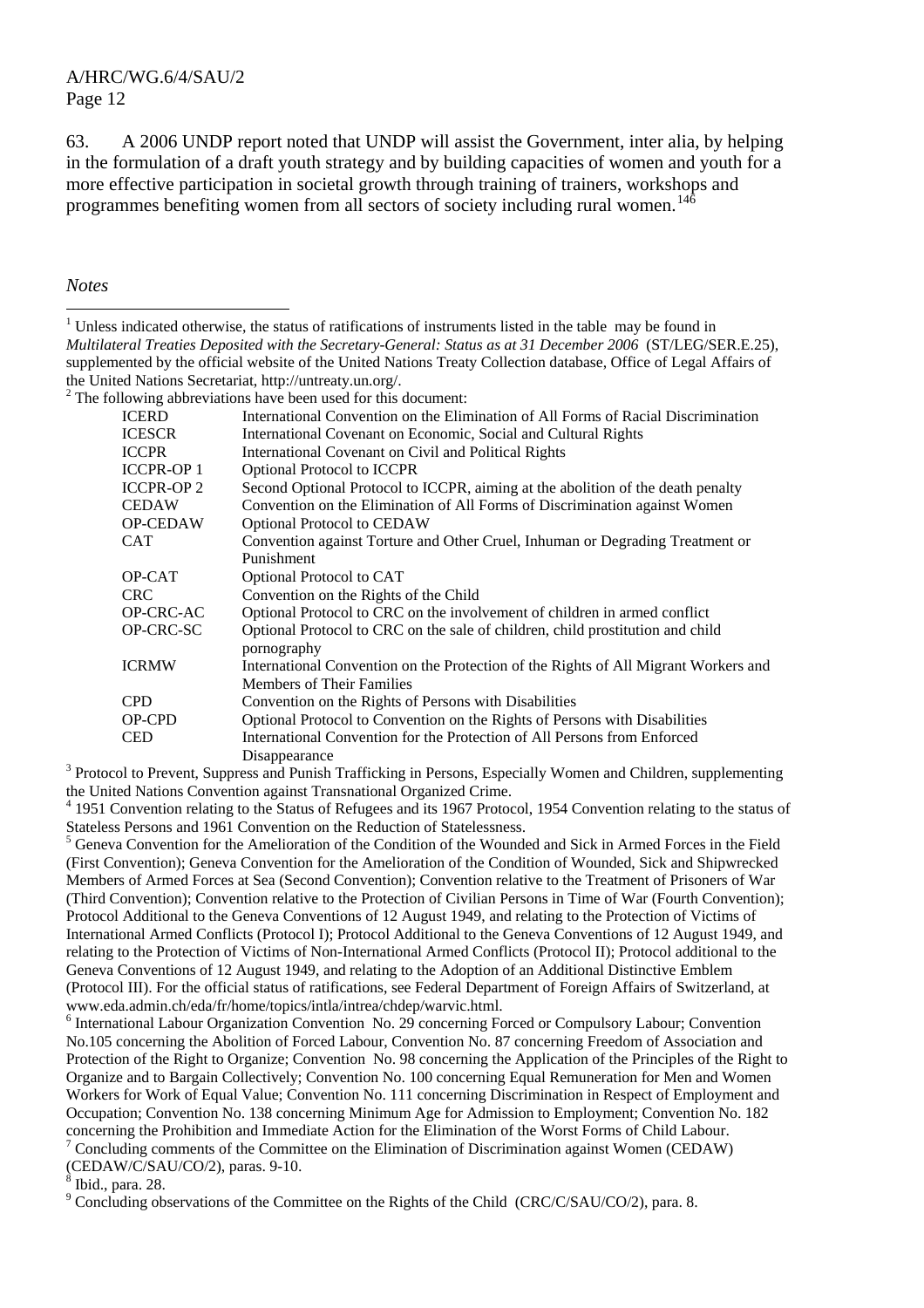<sup>10</sup> Concluding Observations of the Committee on the Elimination of Racial Discrimination (CERD/C/62/CO/8), para. 9.

12 CRC/C/SAU/CO/2, para. 70.

13 CRC/C/SAU/CO/2, para. 76.

 $14$  CEDAW/C/SAU/CO/2, para. 11.

15 Ibid., para. 12.

<sup>16</sup> ILO Committee of Experts on the Application of Conventions of Conventions and Recommendations, Doc. 092007SAU100, paras. 1 and 3.

 $17$  CRC/C/SAU/CO/2, para. 27, CERD/C/62/CO/8, para. 10.

18 CRC/C/SAU/CO/2, para. 28.

19 E/CN.4/2003/65/Add.3, para. 96.

<sup>20</sup> Concluding Observations of the Committee against Torture (CAT/C/CR/28/5), para. 4 (a).

21 CRC/C/SAU/CO/2, para. 13.

<sup>22</sup> For the list of national human rights institutions with accreditation status granted by the International Coordinating Committee of National Institutions for the Promotion and Protection of Human Rights (ICC), see A/HRC/7/69, annex VIII, and A/HRC/7/70, annex I.

 $23$  CEDAW/C/SAU/CO/2, para. 7.

 $24$  CEDAW/C/SAU/CO/2, para. 20.

 $25$  CRC/C/SAU/CO/2, paras. 11 and 12.

26 CEDAW/C/SAU/CO/2, para. 12.

 $27$  Ibid., paras. 17 and 18.

<sup>28</sup> UNDP Country programme document for Saudi Arabia (2007-2011), New York, 2006, DP/DCP/SAU/1, p. 2, available at: [http://www.undp.org.sa/pages/Off\\_Doc\\_Agr/CPD\\_2007\\_2011.pdf.](http://www.undp.org.sa/pages/Off_Doc_Agr/CPD_2007_2011.pdf)<br><sup>29</sup> ILO Committee of Experts on the Application of Conventions of Conventions and Recommendations, Doc.

062007SAU111, para. 3.

30 CRC/C/SAU/CO/2, para. 3.

 $31$  Ibid., para. 60.

 $32$  CERD/C/62/CO/8, para. 13.

<sup>33</sup> The following abbreviations have been used for this document:

CERD Committee on the Elimination of Racial Discrimination

CEDAW Committee on the Elimination of Discrimination against Women

CAT Committee against Torture

CRC Committee on the Rights of the Child 34 CRC/C/SAU/CO/2, paras. 5 and 6.

<sup>35</sup> The questionnaires included in this section are those which have been reflected in an official report by a special procedure mandate holder.

<sup>36</sup> See (a) report of the Special Rapporteur on the right to education (A/HRC/4/29), questionnaire on the right to education of persons with disabilities sent in 2006; (b) report of the Special Rapporteur on the human rights of migrants (A/HRC/4/24), questionnaire on the impact of certain laws and administrative measures on migrants sent in 2006; (c) report of the Special Rapporteur on trafficking in persons, especially women and children (A/HRC/4/23), questionnaire on issues related to forced marriages and trafficking in persons sent in 2006; (d) report of the Special Representative of the Secretary-General on human rights defenders (E/CN.4/2006/95 and Add.5), questionnaire on the implementation of the Declaration on the Right and Responsibility of Individuals, Groups and Organs of Society to Promote and Protect Universally Recognized Human Rights and Fundamental Freedoms sent in June 2005; (e) report of the Special Rapporteur on the situation of human rights and fundamental freedoms of indigenous people (A/HRC/6/15), questionnaire on the human rights of indigenous people sent in August 2007; (f) report of the Special Rapporteur on trafficking in persons, especially in women and children (E/CN.4/2006/62) and the Special Rapporteur on the sale of children, child prostitution and child pornography (E/CN.4/2006/67), joint questionnaire on the relationship between trafficking and the sent in July 2005; (g) report of the Special Rapporteur on the right to education (E/CN.4/2006/45), questionnaire on the right to education for girls sent in 2005; (h) report of the Working Group on mercenaries (A/61/341), questionnaire concerning its mandate and activities sent in November 2005; (i) report of the Special Rapporteur on the sale of children, child prostitution and child pornography (A/HRC/4/31), questionnaire on the sale of children's organs sent on July 2006; (j) report of the Special Rapporteur on the sale of children, child prostitution and child pornography (E/CN.4/2005/78), questionnaire on child pornography on the Internet sent in July 2004; (k) report of the Special Rapporteur on the sale of children, child prostitution and child pornography (A/HRC/7/8), questionnaire on assistance and rehabilitation programmes for child victims of sexual exploitation sent in July 2007; (1) report of the Special Representative of the Secretary-General on the issue of

 $11$  CEDAW/C/SAU/CO/2, para. 23.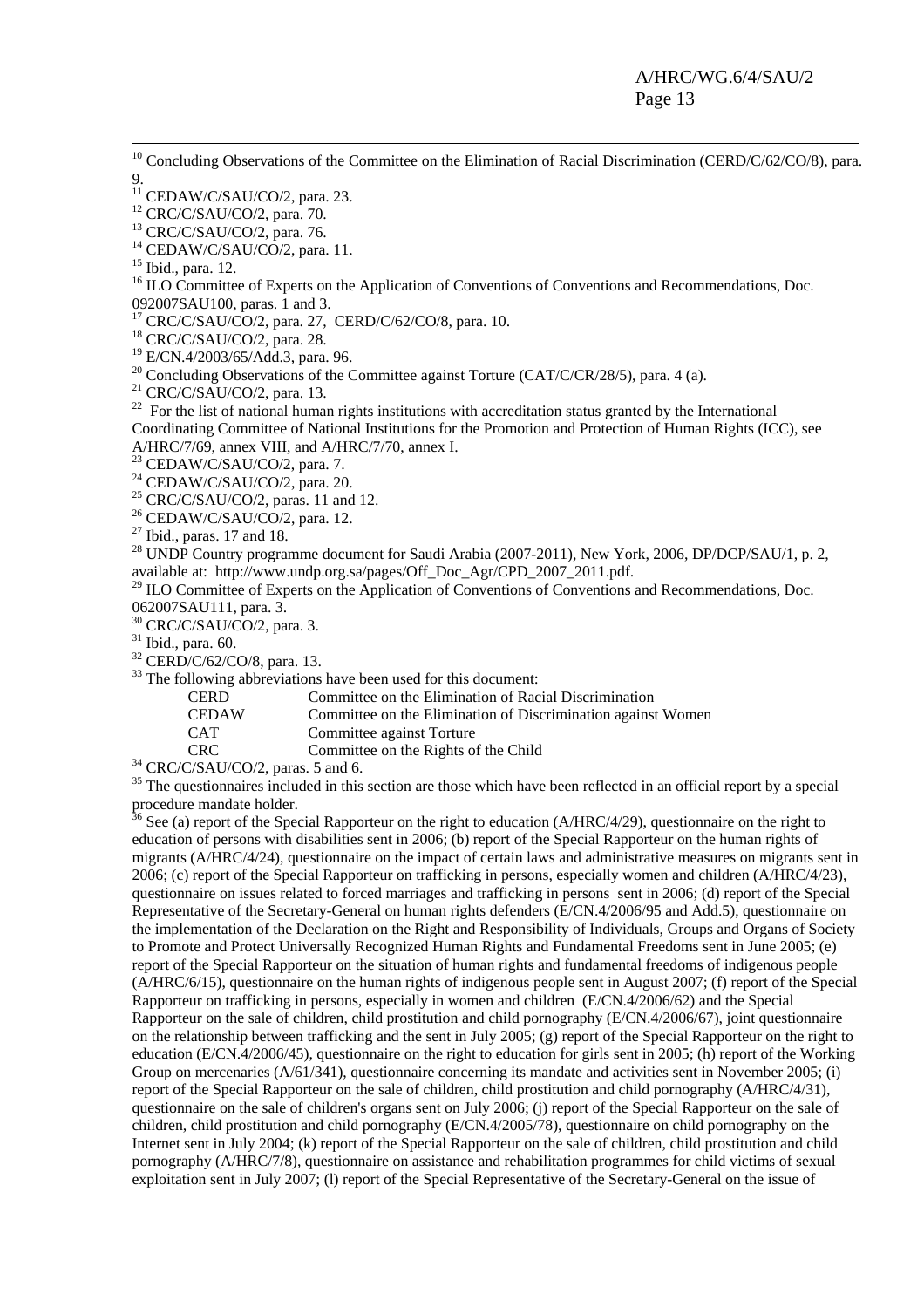human rights and transnational corporations and other business enterprises (A/HRC/4/35/Add.3), questionnaire on human rights policies and management practices.  $37$  Questionnaire on the right to education of persons with disabilities A/HRC/4/29, para. 47).. 38 OHCHR Annual Appeal 2005, p. .93.  $39$  OHCHR 2007 Report on activities and results, P.170 40 OHCHR 2008 Report on activities and results (forthcoming).  $41$  A/62/180, p. 17  $^{42}$  OHCHR  $\overline{2008}$  Report on activities and results (forthcoming).<br> $^{43}$  Ibid <sup>44</sup> CEDAW/C/SAU/CO/2, para. 13. 45 Ibid., para. 14. 46 Ibid., para. 15. <sup>47</sup> United Nations Press Release, "United Nations Human Rights Expert on Violence against Women Concludes Visit to Saudi Arabia", 13 February 2008. 48<br>
CRC/C/SAU/CO/2, para. 66.<br>
<sup>49</sup> CEDAW/C/SAU/CO/2, para. 27; . CRC/C/SAU/CO/2, para. 38; CERD/C/62/CO/8, para. 14. <sup>50</sup> CEDAW/C/SAU/CO/2, para. 28;. CRC/C/SAU/CO/2, para. 39.<br><sup>51</sup> ILO Committee of Experts on the Application of Conventions and Recommendations, Doc. 062007SAU111, para. 10. 52 Ibid., para. 9.  $53$  CRC/C/SAU/CO/2, paras. 53 and 54. 54 Ibid., para. 75.  $^{55}$  E/CN.4/2006/53/Add.1, pp. 196 – 197; A/HRC/8/3/Add.1, pp 343 – 346. 56 A/HRC/8/3/Add.1, pp. 335 – 337 and 349. 57 CERD/C/62/CO/8, para. 18. 58 CRC/C/SAU/CO/2, para. 42. 59 Ibid., para. 44. 60 CRC/C/SAU/CO/2, paras. 43 and 45. 61 E/CN.4/2006/6/Add.1, para. 398; A/HRC/4/33/Add.1, para. 239; A/HRC/7/3/Add.1, paras. 194 and 198.  $62$  CAT/C/CR/28/5, para. 4 (b). 63 Ibid., para. 8 (b).  $<sup>64</sup>$  Ibid., para. 8 (d).</sup> <sup>65</sup> Ibid., para. 4 (d).  $66$  Ibid., para. 4 (e). <sup>67</sup> Opinions adopted by the Working Group on Arbitrary Detention, E/CN.4/2006/7/Add.1, Opinion No. 25/2004, pp. 16-20; No. 34/2005, pp. 90 - 92; No. 35, pp. 92 – 95. Opinions adopted by the Working Group on Arbitrary Detention, A/HRC/4/40/Add.1, No. 9/2006, pp. 54 - 55; and No. 12/2006, pp. 63 – 65. Opinions adopted by the Working Group on Arbitrary Detention, A/HRC/7/4/Add.1, No. 36/2006, pp. 10 - 12; No. 37/2006, pp. 12 - 14; No. 4/2007, pp. 64 - 65; No. 9/2007, pp. 78 - 81. 68 CEDAW/C/SAU/CO/2, para. 21.  $69$  Ibid., para. 22. <sup>70</sup> UNDP, The UNDP Arab Human Development Report 2005, New York, 2006, p.117, available at:<br>http://arabstates.undp.org/.  $\overline{C}$  CRC/C/SAU/CO/2, paras. 50 and 51.  $72$  CEDAW/C/SAU/CO/2, para. 24; CRC/C/SAU/CO/2, para. 72.<br> $73$  Ibid.,para. 73. 74 Ibid., para. 33.  $75$  CAT/C/CR/28/5, para. 8 (g). 76 Ibid.,para. 8 (f).  $^{77}$  Ibid., para. 8 (h).<br> $^{78}$  E/CN.4/2003/65/Add.3, p. 2.  $79$  CAT/C/CR/28/5, para. 8 (i). 80 CEDAW/C/SAU/CO/2, para. 36. 81 UNDP, The UNDP Arab Human Development Report 2005, New York, 2006, p.195, available at: [http://arabstates.undp.org/.](http://arabstates.undp.org/)<br><sup>[82](http://arabstates.undp.org/)</sup> CRC/C/SAU/CO/2, para. 48.  $83$  CEDAW/C/SAU/CO/2, paras. 15 and 16. <sup>84</sup> CRC/C/SAU/CO/2, paras. 40 and 41. 85 E/CN.4/2006/5/Add.1, paras. 327 - 330.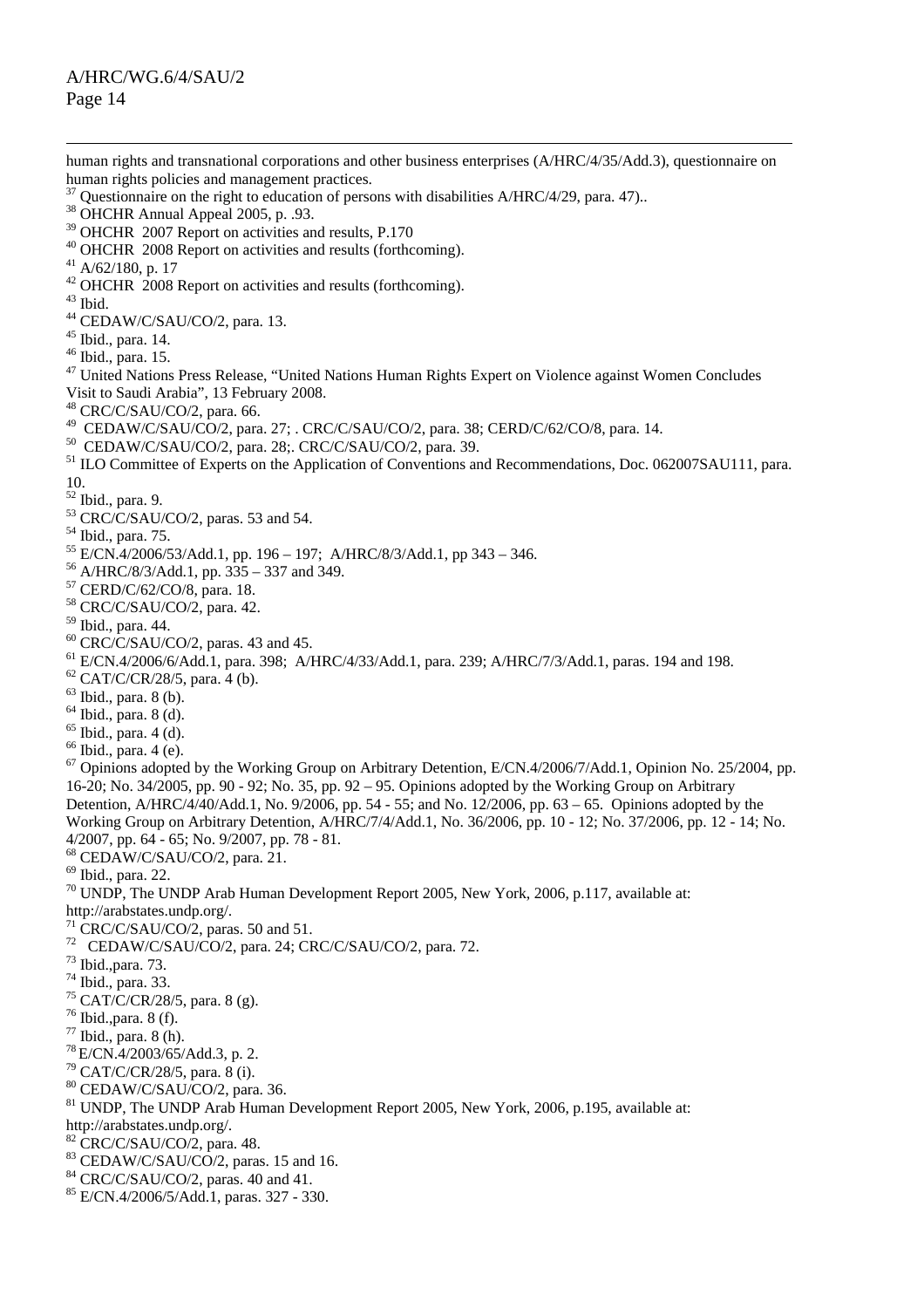86A/HRC/7/10/Add.1, paras. 234 - 237.

87 E/CN.4/2006/5/Add.1, paras. 331 - 333; A/HRC/4/21/Add.1, paras. 272 - 274.

<sup>89</sup> ILO, Equality at Work: Tackling the Challenges, International Labour Conference, 96th session 2007, Geneva, 2007, p. 34, available at: [http://www.ilo.org/wcmsp5/groups/public/---dgreports/---dcomm/---](http://www.ilo.org/wcmsp5/groups/public/---dgreports/---dcomm/---webdev/documents/publication/wcms_082607.pdf)

 $^{90}$  $^{90}$  $^{90}$  E/CN.4/2006/95/Add.5, para. 1424.

<sup>91</sup> E/CN.4/2005/101/Add.1, para. 473; A/HRC/4/37/Add.1, paras. 584, 585, and 586; A/HRC/7/28/Add.1, paras. 1738, 1741, 1744, and 1746.

 $92$  CEDAW/C/SAU/CO/2, paras. 25 and. 26.

<sup>93</sup> UNDP, Human Development Report 2005, New York, 2005, p.44, available at:<br>http://hdr.undp.org/en/media/HDR05\_complete.pdf.

 $h^4$  ILO Committee of Experts on the Application of Conventions and Recommendations, Doc. 062007SAU111, para. 10.

<sup>95</sup> United Nations Press Release, "United Nations Human Rights Expert on Violence against Women Concludes Visit to Saudi Arabia", 13 February 2008.

<sup>96</sup> UNDP, The UNDP Arab Human Development Report 2005, New York, 2006, pp. 3 and 33, available at:

[http://arabstates.undp.org/.](http://arabstates.undp.org/)<br><sup>[97](http://arabstates.undp.org/)</sup> ILO Committee of Experts on the Application of Conventions and Recommendations, Doc. 062008SAU029, paras. 1 and 2.

 $98$  Ibid.

99 CEDAW/C/SAU/CO/2, paras. 31 and. 32.

<sup>100</sup> UNDP, The UNDP Arab Human Development Report 2005, New York, 2006, p.185, available at:

[http://arabstates.undp.org/.](http://arabstates.undp.org/)<br><sup>[101](http://arabstates.undp.org/)</sup> CEDAW/C/SAU/CO/2, para. 33.<br><sup>102</sup> Ibid., para. 34. <sup>103</sup> UNFPA, State of the World Population 2006, New York, 2006, p. 54, available at:

<http://www.unfpa.org/swp/2006/english/introduction.html>.<br><sup>[104](http://www.unfpa.org/swp/2006/english/introduction.html)</sup> CRC/C/SAU/CO/2, para. 59.<br><sup>105</sup> Ibid., para. 55 and 56..<br><sup>106</sup> Ibid., para. 58. <sup>107</sup> Ibid., para. 58. 1<sup>08</sup> CEDAW/C/SAU/CO/2, para. 29; CRC/C/SAU/CO/2, para.

<sup>110</sup> CRC/C/SAU/CO/2, para. 65.<br><sup>111</sup> CEDAW/C/SAU/CO/2, para. 30.<br><sup>112</sup> UNDP, The UNDP Arab Human Development Report 2005, New York, 2006, p.78, available at:

[http://arabstates.undp.org/.](http://arabstates.undp.org/)<br><sup>[113](http://arabstates.undp.org/)</sup> World Bank, MENA Development Report, The Road Not Travelled, Education Reform in the Middle East and North Africa, Washington DC, 2008, p. 30, available at:<br>http://siteresources.worldbank.org/INTMENA/Resources/EDU\_Flagship\_Full\_ENG.pdf.

<sup>[114](http://siteresources.worldbank.org/INTMENA/Resources/EDU_Flagship_Full_ENG.pdf)</sup> CRC/C/SAU/CO/2, para. 63.<br><sup>115</sup> CEDAW/C/SAU/CO/2, para. 23.<br><sup>116</sup> Ibid., para. 24.<br><sup>117</sup> United Nations Press Release, "United Nations Human Rights Expert on Violence against Women Concludes Visit to Saudi Arabia", 13 February 2008.

<sup>118</sup> E/CN.4/2004/85/Add.1, para. 203.<br><sup>119</sup> CRC/C/SAU/CO/2, para. 70.

<sup>120</sup> UNHCR, Global Appeal Report 2008/2009, Strategies and Programmes, Geneva, 2007, p, 203, available at:<br>http://www.unhcr.org/ga08/index.html.

<sup>[121](http://www.unhcr.org/ga08/index.html)</sup> Ibid.<br>
<sup>122</sup> CRC/C/SAU/CO/2, paras 67 and 68.<br>
<sup>123</sup> CAT/C/CR/28/5, para. 4 (g).<br>
<sup>124</sup> Ibid., para. 8 (e).<br>
<sup>125</sup> CERD/C/62/CO/8, para. 17.<br>
<sup>126</sup> CEDAW/C/SAU/CO/2, para. 6.<br>
<sup>127</sup> Ibid., para. 6.<br>
<sup>127</sup> Ibid., par Arabia", 13 February 2008.

<sup>88</sup> CERD/C/62/CO/8, para. 15.